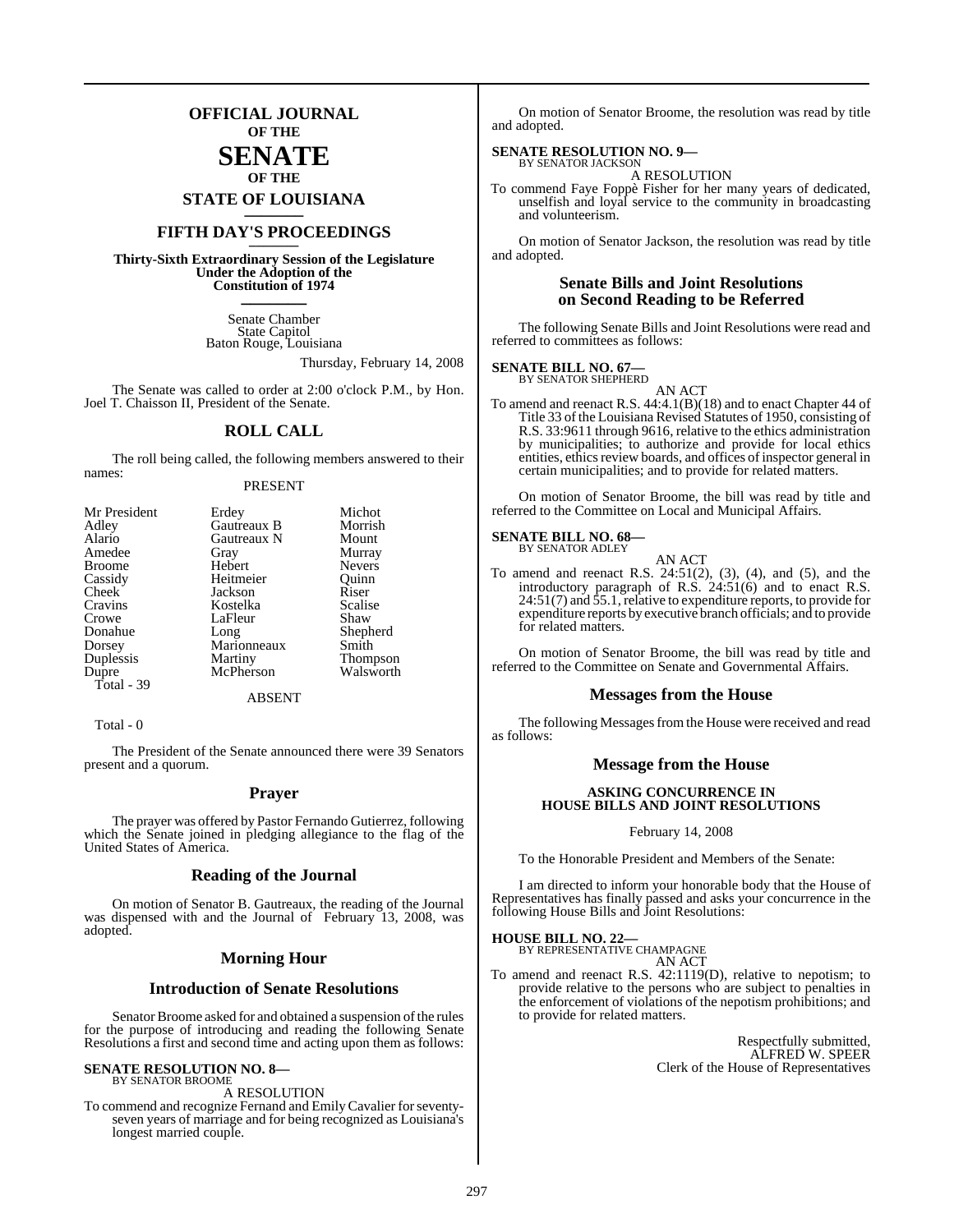# **Page 2 SENATE 5th DAY'S PROCEEDINGS**

February 14, 2008

### **House Bills and Joint Resolutions on First Reading**

The following House Bills and Joint Resolutions were read a first time by their titles and placed on the Calendar for their second reading:

## **HOUSE BILL NO. 22—**

BY REPRESENTATIVE CHAMPAGNE AN ACT

To amend and reenact R.S. 42:1119(D), relative to nepotism; to provide relative to the persons who are subject to penalties in the enforcement of violations of the nepotism prohibitions; and to provide for related matters.

The bill was read by title; lies over under the rules.

### **Messages from the House**

The following Messages from the House were received and read as follows:

### **Message from the House**

### **ASKING CONCURRENCE IN HOUSE CONCURRENT RESOLUTIONS**

February 14, 2008

To the Honorable President and Members of the Senate:

I am directed to inform your honorable body that the House of Representatives has finally passed and asks your concurrence in the following House Concurrent Resolutions:

# **HOUSE CONCURRENT RESOLUTION NO. 11—** BY REPRESENTATIVE HENRY AND SENATOR SCALISE A CONCURRENT RESOLUTION

To urge and request the secretary of the Department of Revenue to take every possible action within the boundaries of the law to ensure that no additional individual income tax burden is placed on the Louisiana taxpayers as a result of the enactment of the 2008 federal economic stimulusincome tax relieflegislation and to urge and request the governor to include in any proclamation for a Second Extraordinary Session this year the power to enact legislation to accomplish such purpose, if necessary.

> Respectfully submitted, ALFRED W. SPEER Clerk of the House of Representatives

### **House Concurrent Resolutions on First Reading**

The following House Concurrent Resolutions were read a first time by their titles and placed on the Calendar for their second reading:

# **HOUSE CONCURRENT RESOLUTION NO. 11—** BY REPRESENTATIVE HENRY AND SENATOR SCALISE

A CONCURRENT RESOLUTION

To urge and request the secretary of the Department of Revenue to take every possible action within the boundaries of the law to ensure that no additional individual income tax burden is placed on the Louisiana taxpayers as a result of the enactment of the 2008 federal economic stimulusincome tax relieflegislation and to urge and request the governor to include in any proclamation for a Second Extraordinary Session this year the power to enact legislation to accomplish such purpose, if necessary.

The resolution was read by title; lies over under the rules.

### **Reports of Committees**

The following reports of committees were received and read:

### **REPORT OF COMMITTEE ON**

### **SENATE AND GOVERNMENTAL AFFAIRS**

Senator Robert W. Kostelka, Chairman on behalf of the Committee on Senate and Governmental Affairs, submitted the following report:

February 14, 2008

To the President and Members of the Senate:

I am directed by your Committee on Senate and Governmental Affairs to submit the following report:

**SENATE BILL NO. 34—**<br>BY SENATORS KOSTELKA, AMEDEE, BROOME, CHAISSON,<br>DONAHUE, JACKSON, JOHN SMITH AND WALSWORTH AN ACT

To enact R.S. 18:1505.2(I)(4), relative to election campaign finance; to provide relative to permitted use of contributions to election campaigns; to prohibit use of election campaign contributionsto pay family members; to provide for an effective date; and to provide for related matters.

Reported with amendments.

Respectfully submitted, ROBERT W. KOSTELKA Chairman

### **Senate Bills and Joint Resolutions on Second Reading Reported by Committees**

The following Senate Bills and Joint Resolutions reported by Committees were taken up and acted upon as follows:

### **SENATE BILL NO. 10—**

BY SENATORS CHAISSON, ALARIO, AMEDEE, BROOME, CHEEK,<br>CRAVINS, CROWE, DORSEY, DUPLESSIS, DUPRE, ERDEY, B.<br>GAUTREAUX, N. GAUTREAUX, HEBERT, HEITMEIER, KOSTELKA,<br>LONG, MARIONNEAUX, MARTINY, MICHOT, MOUNT, NEVERS,<br>QUINN,RISER,

AN ACT

To enact R.S. 24:56(H), (I), and (J), and R.S. 49:78.1(E), (F), and (G), relative to lobbyists; to prohibit contingency contracts; to prohibit false or misleading statements; to prohibit the instigation of legislation so as to lobby such legislation; and to provide for related matters.

Reported with amendments by the Committee on Senate and Governmental Affairs.

### **SENATE COMMITTEE AMENDMENTS**

Amendments proposed by Senate Committee on Senate and Governmental Affairs to Original Senate Bill No. 10 by Senator Chaisson

### AMENDMENT NO. 1

On page 1, line 2, change "(H), (I), and (J)" to "(H), (I), (J), and (K)" and change "and  $(G)$ " to " $(G)$ ,  $(H)$ , and  $(I)$ "

### AMENDMENT NO. 2

On page 1, line 4, after "instigation of legislation" insert "or executive action" and change "such legislation;" to "such legislation or executive action; to prohibit certain persons from lobbying;"

### AMENDMENT NO. 3

On page 1, line 7, change "(H), (I), and (J)" to "(H), (I), (J), and (K)"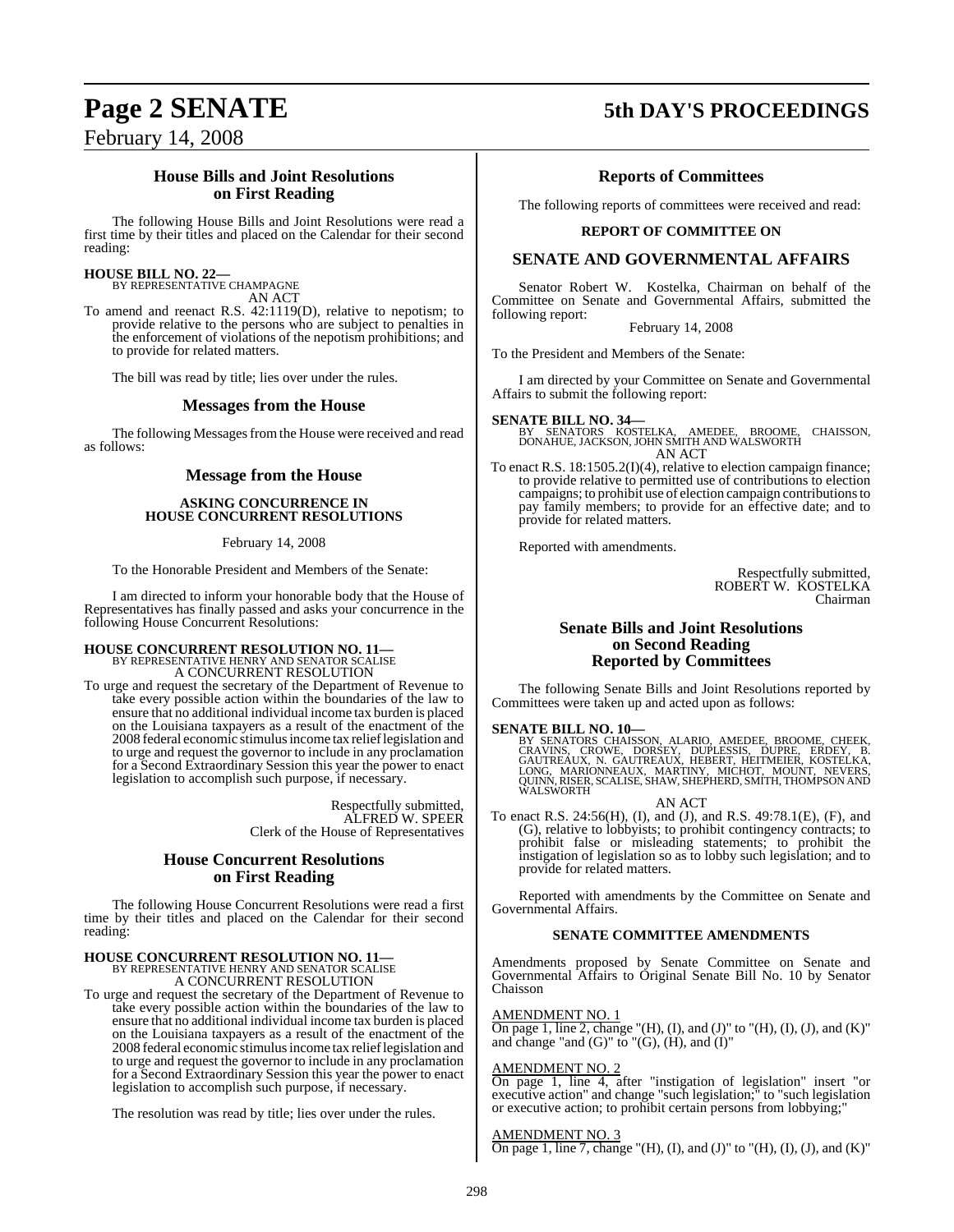# **5th DAY'S PROCEEDINGS Page 3 SENATE**

# February 14, 2008

AMENDMENT NO. 4

On page 1, line 10, change "**accept anything of economic value**" to "**accept or receive compensation**"

AMENDMENT NO. 5

On page 1, line 11, change "**provide, lobbying services which are**" to "**, lobby**"

AMENDMENT NO. 6 On page 1, line 12, change "**any legislative action**" to "**legislation**"

AMENDMENT NO. 7 On page 1, line 13, after "**shall**" insert "**intentionally**"

AMENDMENT NO. 8 On page 1, line 14, change "**to a legislator relative to**" to "**while**"

### AMENDMENT NO. 9

On page 1, line 16, change "**legislative action**" to "**legislation**" and after "**of**" delete the remainder of the line and delete line 17 and insert "**being compensated to lobby in connection with such legislation.**"

### AMENDMENT NO. 10

On page 1, after line 17, add the following:

K. If not otherwise prohibited by R.S. 42:1113 or any other **provision of law, no immediate family member of a legislator who is a lobbyist shall lobby such legislator or communicate with the staff of such legislator concerning any matter which may be the subject of action by the legislature.**"

### AMENDMENT NO. 11

On page 2, line 1, change "and  $(G)$ " to " $(G)$ ,  $(H)$ , and  $(I)$ "

AMENDMENT NO. 12 On page 2, line 5, change "**accept anything of economic value**" to "**accept or receive compensation**"

AMENDMENT NO. 13 On page 2, line 6, change "**to provide, lobbying services which are**" to "**to, lobby**"

AMENDMENT NO. 14 On page 2, line 7, change "**executive branch action**" to "**legislation or the inclusion of any item in the Executive Budget**"

AMENDMENT NO. 15 On page 2, line 8, after "**shall**" insert "**intentionally**"

AMENDMENT NO. 16 On page 2, line 9, change "**relative to**" to "**while**"

AMENDMENT NO. 17 On page 2, line 10, delete "**the introduction or commencement of**"

### AMENDMENT NO. 18

On page 2, line 11, after "**of**" delete the remainder of the line and delete line 12 and insert "**being compensated to lobby in connection with such executive branch action.**"

### AMENDMENT NO. 19

On page 2, between lines 12 and 13, insert the following:

"**H.(1) If not otherwise prohibited by R.S. 42:1113 or any other provision of law, no immediate family member of a statewide elected official or person holding an office or position included in Paragraph (2) of this Subsection who is a lobbyist shall lobby such official or his staff.**

**(2) This Subsection shall apply to persons holding the following offices or positions:**

**(a) The members of the State Civil Service Commission and the director of state civil service.**

**(b) The secretary of the Department of Economic Development.**

**(c) The secretary of the Department of Culture, Recreation and Tourism.**

**(d) The secretary of the Department of Environmental**  $\frac{\text{Quality.}}{(\text{e})}$ **(e) The secretary of the Department of Health and Hospitals. (f) The secretary of the Department of Labor. (g) The secretary of the Department of Natural Resources. (h) The secretary of the Department of Public Safety and Corrections. (i) The secretary of the Department of Revenue. (j) The secretary of the Department of Social Services. (k) The secretary of the Department of Transportation and Development. (l) The secretary of the Department of Wildlife and Fisheries. (m) The secretary of the Department of Veterans Affairs. (n) The superintendent of education. (o) The executive secretary of the Public Service Commission. (p) The commissioner of the division of administration. I.(1) Nothing in this Section shall apply to persons interacting the StateBondCommissionand interacting regarding Executive Budget requests. (2) Nothing in this Section shall apply to persons solely involved in making vendor sales.**"

On motion of Senator Kostelka, the committee amendment was adopted. The amended bill was read by title and ordered engrossed and passed to a third reading.

**SENATE BILL NO. 35—** BY SENATORS CHAISSON, AMEDEE, BROOME, DONAHUE, DUPLESSIS, JACKSON, KOSTELKA, JOHN SMITH AND WALSWORTH AN ACT

To enact R.S. 42:1117.1, relative to the Code of Governmental Ethics; to prohibit the use of certain actions or methods to circumvent the provisions of the Code of Governmental Ethics; to provide for penalties; and to provide for related matters.

Reported favorably by the Committee on Senate and Governmental Affairs. On motion of Senator Kostelka, the bill was read by title, ordered engrossed, and passed to a third reading.

**SENATE BILL NO. 37—**<br>BY SENATORS CHAISSON, AMEDEE, BROOME, DONAHUE,<br>DUPLESSIS, JACKSON, KOSTELKA, JOHN SMITH AND WALSWORTH AN ACT

To enact R.S. 39:87.7, relative to the commissioner of administration; to require the commissioner of administration to establish and maintain a website to post reports of state spending; to provide for the contents of the website; and to provide for related matters.

Reported with amendments by the Committee on Senate and Governmental Affairs.

### **SENATE COMMITTEE AMENDMENTS**

Amendments proposed by Senate Committee on Senate and Governmental Affairs to Original Senate Bill No. 37 by Senator Chaisson

### AMENDMENT NO. 1

On page1, line 11, after "**appropriations**" and before "**contained**" insert "**for the executive branch of state government**"

### AMENDMENT NO. 2

On page 1, line 14, after "**each**" and before "**budget**" insert "**such**"

AMENDMENT NO. 3 On page 1, delete line 15 and insert the following:

"Section 2. The secretary or executive head of each state office, department, board, commission, or institution shall fully cooperate with the commissioner of administration in executing the purposes and provisions of this Act. The commissioner shall proceed with establishing the website and reports of state spending in the most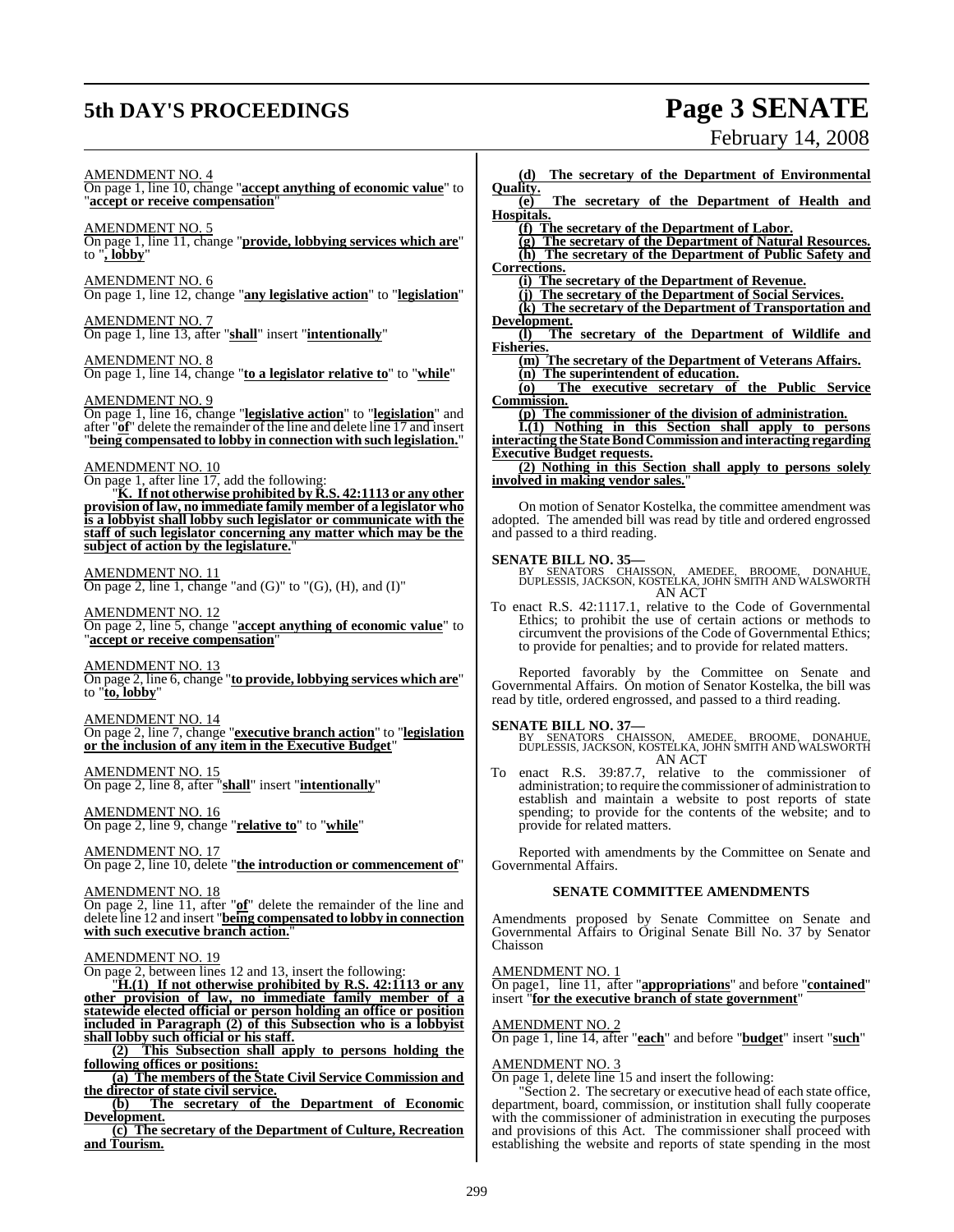### expeditious manner possible. The reports posted on the website shall be complete and be inclusive of all budget units no later than January 1, 2009.

Section 3. This Act shall become effective upon signature by the governor or, if not signed by the governor, upon expiration of the time for bills to become law without signature by the governor, as provided by Article III, Section 18 of the Constitution of Louisiana. If vetoed by the governor and subsequently approved by the legislature, this Act shall become effective on the day following such approval."

On motion of Senator Kostelka, the committee amendment was adopted. The amended bill was read by title and ordered engrossed and passed to a third reading.

- **SENATE BILL NO. 39—** BY SENATORS CHAISSON, AMEDEE, BROOME, DONAHUE, DUPLESSIS, JACKSON, KOSTELKA, JOHN SMITH AND WALSWORTH AN ACT
- To amend and reenact R.S. 42:13 and R.S. 44:37, relative to penalties for violations of laws relative to access to the business of public bodies; to provide relative to civil and criminal penalties for violations of laws relative to meetings of public bodies and public records; to provide for discipline and termination or removal of public employees and certain public officials for certain violations of such laws; and to provide for related matters.

Reported favorably by the Committee on Senate and Governmental Affairs. On motion of Senator Kostelka, the bill was read by title, ordered engrossed, and passed to a third reading.

### **Special Order of the Day**

The following Senate Bill on Third Reading and Final Passage, which was made Special Order of the Day No. I, was taken up and acted upon as follows:

SENATE BILL NO. 1—<br>BY SENATORS CHAISSON, ALARIO, AMEDEE, BROOME, CHEEK,<br>CRAVINS, CROWE, DONAHUE, DORSEY, DUPLESSIS, DUPRE, ERDEY,<br>CRAVINS, CROWE, DONAHUE, DORSEY, DUPLESSIS, DUPRE, ERDEY,<br>B. GAUTREAUX, N. GAUTREAUX, HEBERT

AN ACT

To amend and reenact R.S. 42:1113(D)(1) and 1114.3 and to enact R.S.  $42:1113(D)(2)(g)$  and (h), (3), and (4), relative to conflicts of interest; to provide relative to certain contracts involving certain public servants and certain affiliated persons and entities; to provide restrictions on certain contracts; to provide for disclosure relative to certain contracts; to provide exceptions and waivers; to provide for effectiveness; and to provide for related matters.

### **Motion**

On motion of Senator Chaisson, Senate Bill No. 1 was made Special Order of the Day No. 1 on Friday, February 15, 2008, immediately following the Morning Hour.

### **Special Order of the Day**

The following Senate Bill on Third Reading and Final Passage, subject to call, which was made Special Order of the Day No. 2, was taken up and acted upon as follows:

### **SENATE BILL NO. 44—**

BY SENATORS CHAISSON, ALARIO, AMEDEE, BROOME, CHEEK,<br>CRAVINS,CROWE,DONAHUE,DORSEY,DUPLESSIS,DUPRE,ERDEY,<br>B. GAUTREAUX, N. GAUTREAUX, HEBERT, HEITMEIER,JACKSON,<br>KOSTELKA,LONG,MARTINY,MICHOT,MOUNT,MURRAY,NEVERS,<br>QUINN, RISER

# **Page 4 SENATE 5th DAY'S PROCEEDINGS**

AN ACT

To amend and reenact R.S. 42:1111(E), relative to conflicts of interest; to prohibit certain public servants from receiving or agreeing to receive any thing of economic value for assisting personsin certain transactions; to prohibit certain former public servants from receiving or agreeing to receive any thing of economic value for assisting persons in certain transactions; to provide for exceptions; to provide for definitions; to provide for penalties; and to provide for related matters.

On motion of Senator Chaisson, the bill was read by title and returned to the Calendar, subject to call.

### **Senator Broome in the Chair**

### **Senate Bills and Joint Resolutions on Third Reading and Final Passage**

The following Senate Bills and Joint Resolutions on Third Reading and Final Passage were taken up and acted upon as follows:

### **SENATE BILL NO. 8—**

BY SENATORS CHAISSON, ALARIO, AMEDEE, BROOME, CHEEK,<br>CRAVINS, CROWE, DORSEY, DUPLESSIS, DUPRE, ERDEY, B.<br>GAUTREAUX, N. GAUTREAUX, HEBERT, HEITMEIER, JACKSON,<br>KOSTELKA, LONG, MARIONNEAUX, MARTINY, MICHOT, MOUNT,<br>NEVERS, QUI AN ACT

To enact R.S. 42:1115.1, relative to the Code of Governmental Ethics; to restrict the provision of food, drink, or refreshment to a public servant by certain prohibited sources; to provide for the adjustment of the restricted limit; to provide for the duties of the Board of Ethics; and to provide for related matters.

The bill was read by title. Senator Chaisson moved the final passage of the bill.

### **ROLL CALL**

The roll was called with the following result:

| v | I |
|---|---|
|---|---|

| Mr. President | Erdey       | Michot        |
|---------------|-------------|---------------|
| Adley         | Gautreaux B | Morrish       |
| Alario        | Gautreaux N | Mount         |
| Amedee        | Gray        | Murray        |
| Broome        | Hebert      | <b>Nevers</b> |
| Cassidy       | Heitmeier   | Quinn         |
| Cheek         | Jackson     | Riser         |
| Cravins       | Kostelka    | Scalise       |
| Crowe         | LaFleur     | Shaw          |
| Donahue       | Long        | Smith         |
| Dorsey        | Marionneaux | Thompson      |
| Duplessis     | Martiny     | Walsworth     |
| Dupre         | McPherson   |               |
| Total - 38    |             |               |
|               | <b>NAYS</b> |               |
| Total - 0     |             |               |

Shepherd

Total - 1

The Chair declared the bill was passed. The title was read and adopted. Senator Chaisson moved to reconsider the vote by which the bill was passed and laid the motion on the table.

ABSENT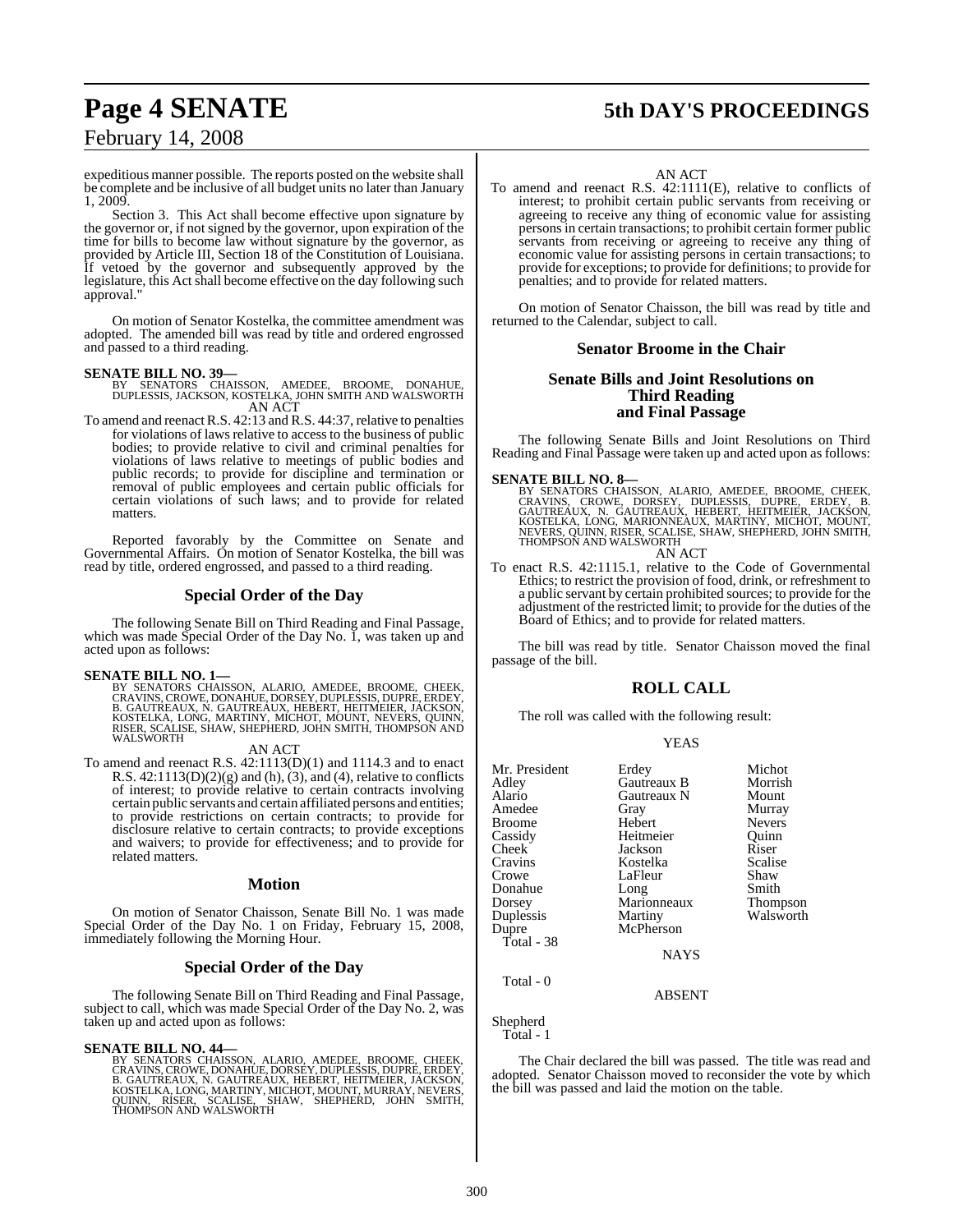# **5th DAY'S PROCEEDINGS Page 5 SENATE**

# February 14, 2008

- SENATE BILL NO. 9—<br>BY SENATORS CHAISSON, ALARIO, AMEDEE, BROOME, CHEEK,<br>CRAVINS, CROWE, DORSEY, DUPLESSIS, DUPRE, ERDEY, B.<br>GAUTREAUX, N. GAUTREAUX, HEBERT, HEITMEIER, KOSTELKA,<br>LONG, MARIONNEAUX, MARTINY, MICHOT, MOUNT, N AN ACT
- To amend and reenact R.S.  $24:55(B)$  and (E), and R.S.  $49:76(B)$ and(E), all relative to expenditures on public servants and the reporting of such expenditures by lobbyists; to provide for monthly reporting of expenditures by lobbyists; to provide for the reporting of monthly aggregate expenditures by lobbyists; and to provide for related matters.

### **Floor Amendments Sent Up**

Senator Marionneaux sent up floor amendments which were read.

### **SENATE FLOOR AMENDMENTS**

Amendments proposed by Senator Marionneaux on behalf of the Legislative Bureau to Engrossed Senate Bill No. 9 by Senator Chaisson

### AMENDMENT NO. 1

On page 3, between lines 1 and 2, insert "  $* * * "$ 

On motion of Senator Marionneaux, the amendments were adopted.

On motion of Senator Chaisson, the amended bill was read by title and returned to the Calendar, subject to call.

### **SENATE BILL NO. 11—**

BY SENATORS CHAISSON, ALARIO, AMEDEE, BROOME, CHEEK,<br>CRAVINS, CROWE, DORSEY, DUPLESSIS, DUPRE, ERDEY, B.<br>GAUTREAUX, N. GAUTREAUX, HEBERT, HEITMEIER, KOSTELKA,<br>LONG, MARIONNEAUX, MARTINY, MICHOT, MOUNT, NEVERS,<br>QUINN, RISER

AN ACT

To amend and reenact R.S. 24:51(2), 53(A), (G) and (H), 54(A)(2), 55(B), (C) and (D), and R.S. 49:72(5), 74(A), (E) and (F), 75(A)(2), 76(B), (C) and (D) and to enact R.S. 24:57(3) and (4), and 58(D)(3), (4) and (5), and R.S. 49:77(4) and (5), and 78(D)(3),(4) and (5), relative to lobbying; to provide relative to legislative lobbying; to provide relative to executive branch lobbying; to provide relative to regulations affecting lobbyists; to provide relative to restrictions affecting lobbyists; to provide relative to the electronic filing of registrations and expenditure reports; to require certain information relative to lobbyist registrations; to provide relative to the content of expenditure reports; to provide for monthly filing of expenditure reports; to provide for the electronic storage and access of filings; to provide for the definition of a statewide elected official; to provide for the definition of a executive branch department head; to provide for the consequences of inaccurate or incomplete filings; to provide for failure to amend a registration or expenditure report; to provide for the filing of a false statement or false representation of a material fact; to provide for fines; to provide for penalties; and to provide for related matters.

### **Floor Amendments Sent Up**

Senator Chaisson sent up floor amendments which were read.

### **SENATE FLOOR AMENDMENTS**

Amendments proposed by Senator Chaisson to Engrossed Senate Bill No. 11 by Senator Chaisson

AMENDMENT NO. 1 On page 3, delete lines 11 and 12 and insert the following:

"**(4)(a) An indication of potentialsubject matter about which he anticipates lobbying. (b) Such indication shall be made by choosing from one or more of the following potential subject matter(s) categories from those listed on a form to be prepared by the Board of Ethics: (i) Aerospace and space technology. (ii) Agriculture: horticulture; livestock; poultry. (iii) Agriculture: forestry; timber. (iv) Alcohol and other beverages. (v) Arts and entertainment. (vi) Aquaculture and fisheries. (vii) Business and private and commercial enterprises. (viii) Banking, financial, and accounting. (ix) Charities and social services, faith-based organizations, and community outreach.**<br>(x) **Computers**. **h** Computers, hardware, software, and intellectual **property. (xi) Construction, contracting, and real estate. (xii) Educational services: colleges; technical schools; trade** schools.<br>(xiii) **Environmental quality, conservation, and wildlife preservation. (xiv) Gaming. (xv) Government: local; municipal; parish; state; federal. (xvi) Health care: hospitals; nursing homes; elderly care; hospice. (xvii) Health care: physicians; nurse practitioners; nurses. (xviii) Health care: pharmaceutical and medical devices; research; development; sales. (xix) Homeland security. (xx) Hotels, restaurants, and tourism. (xxi) Insurance. (xxii) International trade. (xxiii) Law and lawyers. Manufacturing: oil and gas; mining; refining; production; chemical industry. (xxv) Manufacturing: wholesale. (xxvi) Military and veterans affairs. (xxvii) Public safety, police, and fire. (xxviii) Telecommunications. (xxix) Tobacco industry. (xxx) Transportation. (xxxi) Unions, labor issues, and special advocacy groups. (xxxii) Utilities: electric; gas; water; nuclear. (c) The unintentional omission of a potential subject matter(s) as provided in Paragraph (4) of this Subsection shall not be a violation of this Part.**"

### AMENDMENT NO. 2

On page 3, line 13, delete "**or his employer or principal**"

### AMENDMENT NO. 3

On page 3, line 18, after "**lobbyist**" delete "**, his employer or principal,**"

### AMENDMENT NO. 4

On page 6, line 2, change "**is**" to "**the Board of Ethics determines to be**"

### AMENDMENT NO. 5

On page 8, delete lines 2 and 3, and insert the following:

"**(4)(a) An indication of potentialsubject matter about which he anticipates lobbying.**

**(b) Such indication shall be made by choosing from one or more of the following potential subject matter(s) categories from**

- **those listed on a form to be prepared by the Board of Ethics: (i) Aerospace and space technology.**
	- **(ii) Agriculture: horticulture; livestock; poultry.**
	- **(iii) Agriculture: forestry; timber.**
	- **(iv) Alcohol and other beverages.**
	- **(v) Arts and entertainment.**
	- **(vi) Aquaculture and fisheries.**
	- **(vii) Business and private and commercial enterprises.**
	- **(viii) Banking, financial, and accounting.**

301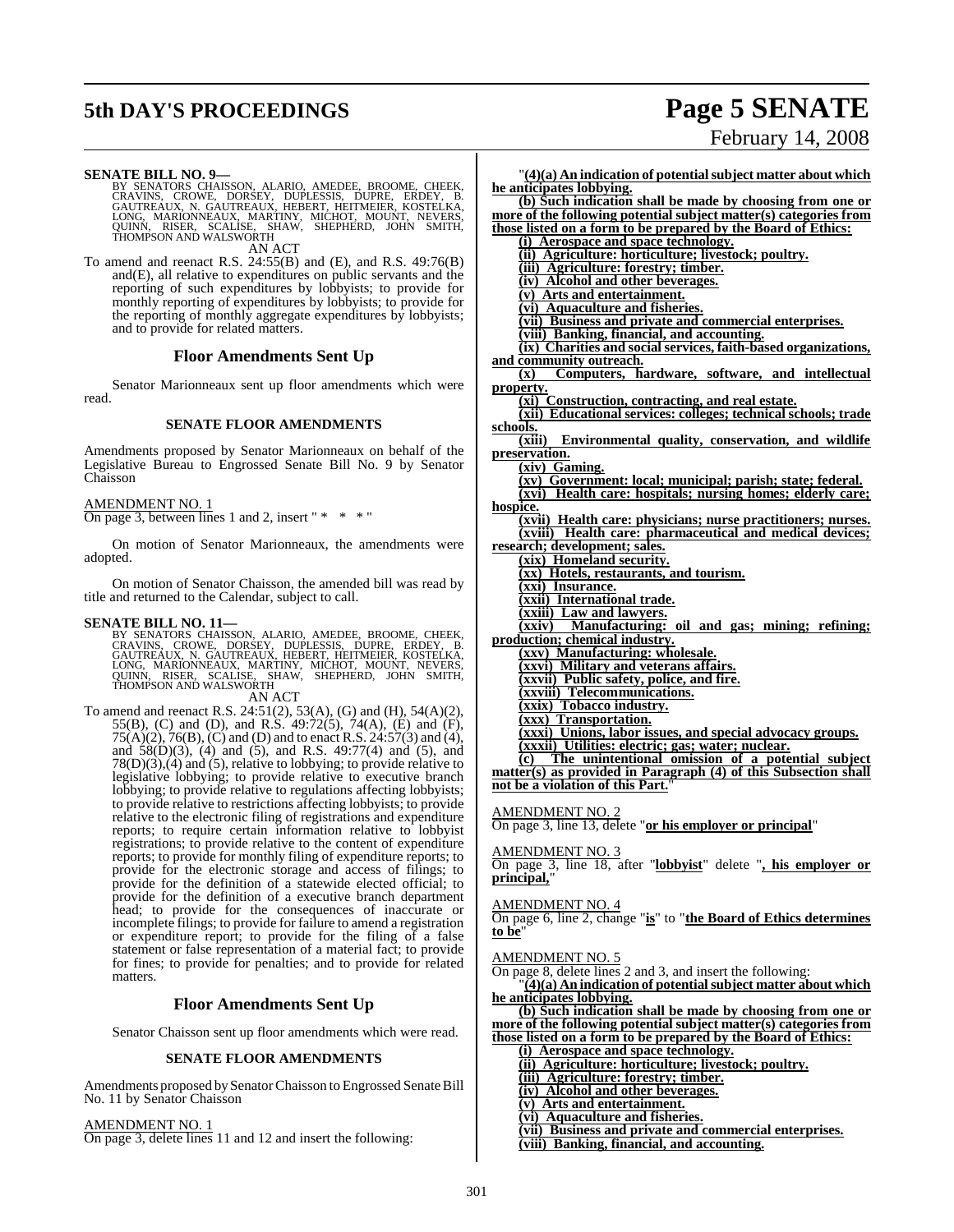# **Page 6 SENATE 5th DAY'S PROCEEDINGS**

February 14, 2008

**(ix) Charities and social services, faith-based organizations, and community outreach.**<br>(x) **Computers h Computers, hardware, software, and intellectual property. (xi) Construction, contracting, and real estate. (xii) Educational services: colleges; technical schools; trade schools. (xiii) Environmental quality, conservation, and wildlife preservation. (xiv) Gaming. (xv) Government: local; municipal; parish; state; federal. (xvi) Health care: hospitals; nursing homes; elderly care; hospice. (xvii) Health care: physicians; nurse practitioners; nurses. (xviii) Health care: pharmaceutical and medical devices; research; development; sales. (xix) Homeland security. (xx) Hotels, restaurants, and tourism. (xxi) Insurance. (xxii) International trade. (xxiii) Law and lawyers. (xxiv) Manufacturing: oil and gas; mining; refining; production; chemical industry. (xxv) Manufacturing: wholesale. (xxvi) Military and veterans affairs. (xxvii) Public safety, police, and fire. (xxviii) Telecommunications. (xxix) Tobacco industry. (xxx) Transportation. (xxxi) Unions, labor issues, and special advocacy groups. (xxxii) Utilities: electric; gas; water; nuclear. (c) The unintentional omission of a potential subject matter(s) as provided in Paragraph (4) of this Subsection shall** not be a violation of this Part.

AMENDMENT NO. 6 On page 8, line 4 and 5, delete "**or his employer or principal**"

AMENDMENT NO. 7

On page 11, line 15, change "**is**" to "**the Board of Ethics determines** to be

On motion of Senator Chaisson, the amendments were adopted.

### **Floor Amendments Sent Up**

Senator Chaisson sent up floor amendments which were read.

### **SENATE FLOOR AMENDMENTS**

Amendments proposed by Senator Chaisson to Engrossed Senate Bill No. 11 by Senator Chaisson

AMENDMENT NO. 1

On page 3, line 1 and 2, delete "**for the purpose of lobbying**" and on line 2, between "**paid**" and the comma ",." insert "**for the purpose of lobbying as defined in R.S 24:51**"

AMENDMENT NO. 2

On page 7, lines 21 and 22, delete "**for the purpose of lobbying**" and on line 22, between "**paid**" and the comma ",." insert "**for the purpose of lobbying as defined in R.S 49:72**"

On motion of Senator Chaisson, the amendments were adopted.

### **Floor Amendments Sent Up**

Senator Chaisson sent up floor amendments which were read.

### **SENATE FLOOR AMENDMENTS**

Amendments proposed by Senator Chaisson to Engrossed Senate Bill No. 11 by Senator Chaisson

AMENDMENT NO. 1

On page 3, between lines 23 and 24 insert the following:

"**(7) If you are compensated for both lobbying and nonlobbying services, you shall make a reasonable allocation of your compensation and report only the amount received for lobbying as defined in R.S. 24:51(4) by the categories listed in this Part.**"

On motion of Senator Chaisson, the amendments were adopted.

### **Floor Amendments Sent Up**

Senator Crowe sent up floor amendments which were read.

### **SENATE FLOOR AMENDMENTS**

Amendments proposed by Senator Crowe to Engrossed Senate Bill No. 11 by Senator Chaisson

### AMENDMENT NO. 1

On page 1, line 2 after "R.S. 24:51(2)" insert "and (5)(a)"

### AMENDMENT NO. 2

On page 1, line 13 after "head;" insert the following: "to clarify the definition of lobbyist;

### AMENDMENT NO. 3

On page 2, line 1 after "R.S. 24:51(2)" insert "and (5)(a)"

### AMENDMENT NO. 4

On page 2, between lines 20 and 21 insert the following: "(5)"Lobbyist" means:

(a) Any person who is employed or engaged for compensation to act in a representative capacity for the purpose of lobbying if lobbying constitutes one of the duties of such employment or engagement. **For purposes of this Paragraph, "lobbyist" shall not include the following**:

**(i) An ordained member of the clergy who is employed by an organization that is tax exempt pursuant 26 U.S.C. 501(c)(3) and is designated for religious purposes.**

**(ii) A citizen activist. For purposes of this Paragraph, "citizen activist" shall mean an individual representing an organization or principal for which the individual is not compensated except for the reimbursement of travel expenses associated with testimony before a legislative committee or associated with travel to speak with a legislator or for reimbursement for phone calls and postage associated with communicating with a legislator in furtherance of the passage or defeat of legislation.**

\* \* \*"

Senator Crowe moved adoption of the amendments.

Senator Jackson objected.

### **ROLL CALL**

The roll was called with the following result:

**YEAS** 

| Mr. President | Erdey       | <b>Nevers</b> |
|---------------|-------------|---------------|
| Adley         | Gautreaux N | Ouinn         |
| Amedee        | Hebert      | Riser         |
| <b>Broome</b> | Kostelka    | Scalise       |
| Cheek         | Long        | Shaw          |
| Cravins       | McPherson   | Shepherd      |
| Crowe         | Michot      | Smith         |
| Donahue       | Morrish     | Thompson      |
| Dupre         | Mount       | Walsworth     |
| Total - 27    |             |               |

302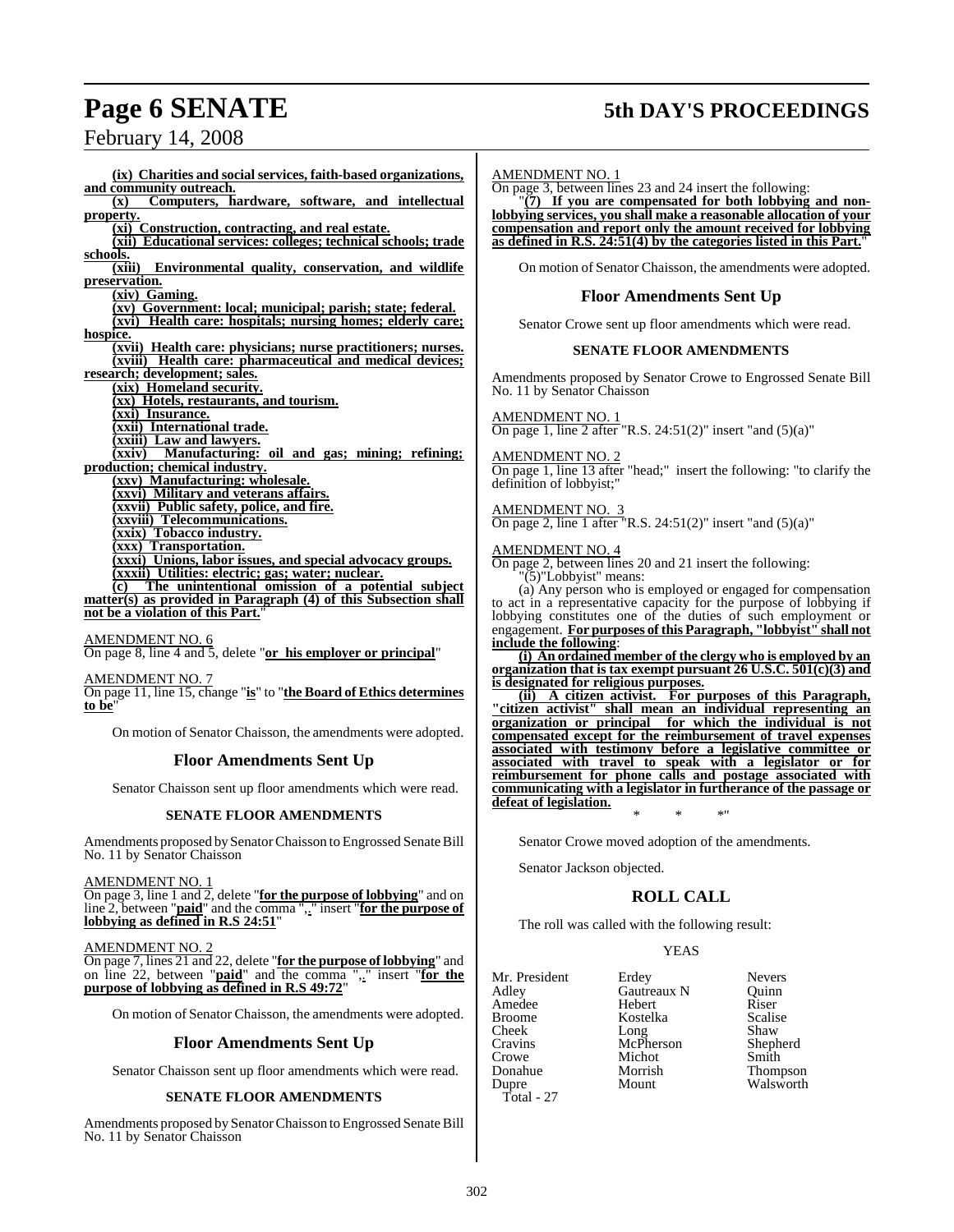# **5th DAY'S PROCEEDINGS Page 7 SENATE**

### **NAYS**

Duplessis Total - 11

Alario Gautreaux B LaFleur<br>Cassidy Gray Marionn Cassidy Gray Marionneaux<br>
Dorsey Heitmeier Murray Heitmeier<br>Jackson

ABSENT

Martiny Total - 1

The Chair declared the amendments were adopted.

### **Floor Amendments Sent Up**

Senator Hebert sent up floor amendments which were read.

### **SENATE FLOOR AMENDMENTS**

Amendments proposed by Senator Hebert to Engrossed Senate Bill No. 11 by Senator Chaisson

AMENDMENT NO. 1 On page 1, line 3, change "49:72(5)" to "49:72(4) and (5)"

AMENDMENT NO. 2 On page 6, line 19, change "49:72(5)" to "49:72(4) and (5)"

### AMENDMENT NO. 3

On page 6, between lines 24 and 25, insert the following:

"(4) 'Executive branch official' or 'official' means an elected official, an appointed official, or an employee in an executive branch agency **and any member of the governing authority of a local governmental subdivision or of a political subdivision of the state which has authority to budget, appropriate, and/or spend public** funds.

Senator Hebert moved adoption of the amendments.

Senator Chaisson objected.

### **ROLL CALL**

The roll was called with the following result:

### YEAS

| Amedee<br>Cravins<br>Donahue<br>Dorsey<br>Duplessis<br>Gautreaux B<br>Gautreaux N<br>Total - 21 | Gray<br>Hebert<br>Heitmeier<br>LaFleur<br>Marionneaux<br>Martiny<br>McPherson<br><b>NAYS</b> | Morrish<br>Murray<br>Quinn<br>Riser<br>Scalise<br>Shaw<br>Shepherd |
|-------------------------------------------------------------------------------------------------|----------------------------------------------------------------------------------------------|--------------------------------------------------------------------|
| Mr. President<br>Adley<br>Alario<br>Broome<br>Cassidy<br>Total $-15$                            | Cheek<br>Dupre<br>Erdey<br>Kostelka<br>Long<br><b>ABSENT</b>                                 | Michot<br>Mount<br><b>Nevers</b><br>Smith<br>Thompson              |
| Crowe<br>Total - 3                                                                              | Jackson                                                                                      | Walsworth                                                          |

The Chair declared the amendments were adopted.

### **Floor Amendments Sent Up**

Senator Adley sent up floor amendments which were read.

### **SENATE FLOOR AMENDMENTS**

Amendments proposed by Senators Adley and Murray to Engrossed Senate Bill No. 11 by Senator Chaisson

AMENDMENT NO. 1

On page 8, delete lines 11 through 20, and insert:

"**(aa) The members of the State Civil Service Commission and the executive director of state civil service.**

**(bb) The secretary of the Department of Economic Development.**

**(cc) The secretary of the Department of Culture, Recreation and Tourism.**

**(dd) The secretary of the Department of Environmental Quality.**

**(ee) The secretary of the Department of Health and Hospitals.**

**(ff) The secretary of the Department of Labor. (gg) The secretary of the Department of Natural Resources. (hh) The secretary of the Department of Public Safety and**

**Corrections. (ii) The secretary of the Department of Revenue. (jj) The secretary of the Department of Social Services. (kk) The secretary of the Department of Transportation and** Development.<br>(II) The secretary of the Department of Wildlife and

**Fisheries. (mm) The secretary of the Department of Veterans Affairs. (nn) The state superintendent of education. (oo) The executive secretary of the Public Service**

**Commission. (pp) The commissioner of the division of administration. (qq) The executive counsel to the governor. (rr) The chief of staff of the office of the governor. (ss) Members of the Public Service Commission. (tt) Members of the State Board of Elementary and Secondary Education.**

**(uu) Members of the Board of Regents. (vv) Members of the Board of Supervisors of the University**

**of Louisiana System. (ww) Members of the Board of Supervisors of the Louisiana State University and Agricultural and Mechanical College. (xx) Members of the Board of Supervisors of Southern University and Agricultural and Mechanical College.**

**(yy) Members of the Board of Supervisors of Community and Technical College.**

| (zz) Members of the Wildlife and Fisheries Commission. |
|--------------------------------------------------------|
| (aaa) Members of the State Police Commission.          |
| Members of the Board of Ethics.                        |
| (ccc) The deputy chief of staff to the governor.       |
| (ddd) Members of the Gaming Control Board.             |
| (eee) The members of the Louisiana Board of Parole.    |
| (fff) The members of the Louisiana Board of Pardons.   |
| (ggg) The members of the Mineral Board.                |
| (hhh) The members of the Louisiana Lottery Commission. |
| The governor's legislative director.                   |
| The members of the Board of Commerce and Industry.     |
| kkk) The members of the Louisiana Recovery Authority." |

On motion of Senator Adley, the amendments were adopted.

### **Floor Amendments Sent Up**

Senator Chaisson sent up floor amendments which were read.

### **SENATE FLOOR AMENDMENTS**

Amendments proposed bySenatorChaisson to Engrossed Senate Bill No. 11 by Senator Chaisson

February 14, 2008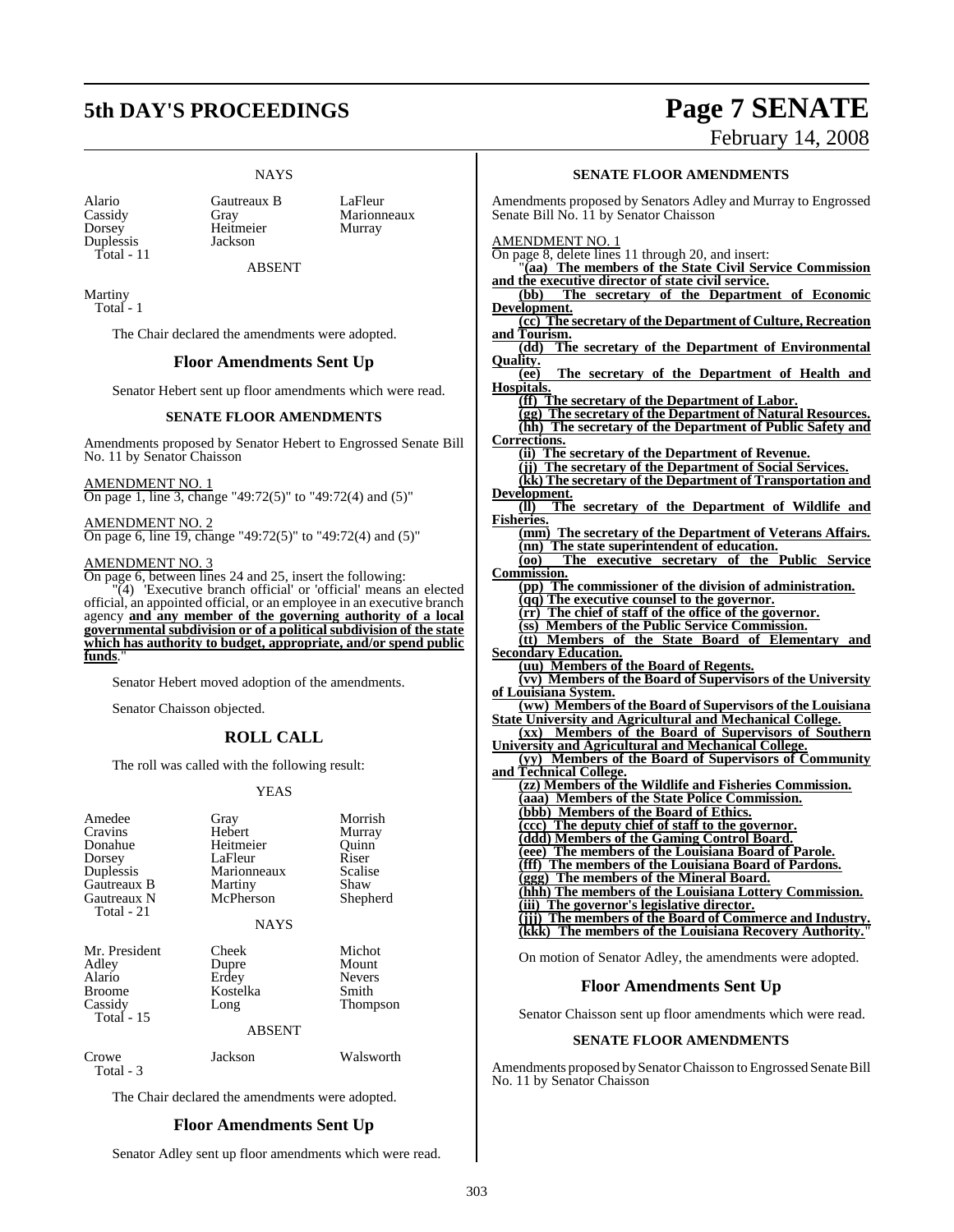### AMENDMENT NO. 1

Delete Senate Floor Amendment Nos. 1 through 3 proposed by Senator Hebert and adopted by the Senate on February 14, 2008.

On motion of Senator Chaisson, the amendments were adopted.

The bill was read by title. Senator Chaisson moved the final passage of the amended bill.

### **ROLL CALL**

The roll was called with the following result:

### YEAS

| Mr. President | Erdey       | Michot          |
|---------------|-------------|-----------------|
| Adley         | Gautreaux B | Morrish         |
| Alario        | Gautreaux N | Mount           |
| Amedee        | Gray        | Murray          |
| <b>Broome</b> | Hebert      | <b>Nevers</b>   |
| Cassidy       | Heitmeier   | Ouinn           |
| Cheek         | Jackson     | Riser           |
| Cravins       | Kostelka    | Scalise         |
| Crowe         | LaFleur     | Shaw            |
| Donahue       | Long        | Shepherd        |
| Dorsey        | Marionneaux | Smith           |
| Duplessis     | Martiny     | <b>Thompson</b> |
| Dupre         | McPherson   | Walsworth       |
| Total - 39    |             |                 |
|               | <b>NAYS</b> |                 |
|               |             |                 |

### ABSENT

Total - 0

Total - 0

The Chair declared the amended bill was passed. The title was read and adopted. Senator Chaisson moved to reconsider the vote by which the bill was passed and laid the motion on the table.

### **Senate Bills and Joint Resolutions on Third Reading and Final Passage, Subject to Call**

The following Senate Bills and Joint Resolutions on Third Reading and Final Passage, subject to call, were taken up and acted upon as follows:

### **Called from the Calendar**

Senator Chaisson asked that Senate Bill No. 9 be called fromthe Calendar at this time for its final passage.

### **SENATE BILL NO. 9—**

BY SENATORS CHAISSON, ALARIO, AMEDEE, BROOME, CHEEK,<br>CRAVINS, CROWE, DORSEY, DUPLESSIS, DUPRE, ERDEY, B.<br>GAUTREAUX, N. GAUTREAUX, HEBERT, HEITMEIER, KOSTELKA,<br>LONG, MARIONNEAUX, MARTINY, MICHOT, MOUNT, NEVERS,<br>QUINN, RISER AN ACT

To amend and reenact R.S. 24:55(B) and (E), and R.S. 49:76(B) and(E), all relative to expenditures on public servants and the reporting of such expenditures by lobbyists; to provide for monthly reporting of expenditures by lobbyists; to provide for the reporting of monthly aggregate expenditures by lobbyists; and to provide for related matters.

### **Floor Amendments Sent Up**

Senator McPherson sent up floor amendments which were read.

# **Page 8 SENATE 5th DAY'S PROCEEDINGS**

### **SENATE FLOOR AMENDMENTS**

Amendments proposed by Senator McPherson to Engrossed Senate Bill No. 9 by Senator Chaisson

### AMENDMENT NO. 1

On page 1, line 2, after "To amend and reenact" change "R.S.  $24:55(\overline{B})$  and (E)," to "R.S. 24:51(2), 55(B) and (E),"

### AMENDMENT NO. 2

On page 1, line 5, between "lobbyist" and "and to provide," insert "to provide for reporting of certain things of economic value expended on behalf of certain public officials;

### AMENDMENT NO. 3

On page 1, line 8, after "Section 1." change "R.S. 24:55(B) is" to "R.S.  $24:51(2)$  55(B) and (E) are"

### AMENDMENT NO. 4

On page 1, between lines 8 and 9, insert "§51. Definitions When used in this Part:

\* \* \* (2) "Expenditure" means the gift or payment of money or anything of value when the amount of value exceeds ten dollars for the purchase of food, drink, or refreshment for a legislator**, or public servant as defined in R.S. 42:1102,** and any gift or payment as permitted by R.S. 42:1123(13) and (16) when the value exceeds ten dollars for the purpose of lobbying when the lobbyist or principal accounts or would be expected to account for the expenditure as an ordinary and necessary expense directly related to the active conduct of the lobbyist's, his employer's, or the principal's trade or business."

### AMENDMENT NO. 5

On page 2, delete lines 5 through 9 in their entirety and insert in lieu thereof the following:

"E. When the aggregate expenditure for any one legislator exceeds the sum of fifty dollars on any one occasion, or when the aggregate expenditure for any one legislator exceeds the sum of two hundred fifty dollars in a reporting period, then the total amount of expenditures for the legislator during the reporting period shall be attributable to an individual legislator. **The total amount of every expenditure attributable for any one legislator or public servant during a reporting period shall be attributable to the individual legislator and public servant and reported as provided in this Section and shall be reported to the individual legislator or public** servant.

### AMENDMENT NO. 6

On page 3, line 1, after "official." add the following:

"**The total amount of every expenditure attributable for any one executive branch official during a reporting period shall be attributable to the individual executive branch official and reported as provided in this Section and shall be reported to the individual executive branch official.**"

On motion of Senator McPherson, the amendments were adopted.

The bill was read by title. Senator Chaisson moved the final passage of the amended bill.

### **ROLL CALL**

The roll was called with the following result:

### YEAS

| Mr. President | Erdey       | Michot        |
|---------------|-------------|---------------|
| Adlev         | Gautreaux B | Morrish       |
| Alario        | Gautreaux N | Mount         |
| Amedee        | Gray        | Murray        |
| Broome        | Hebert      | <b>Nevers</b> |
| Cassidy       | Heitmeier   | Ouinn         |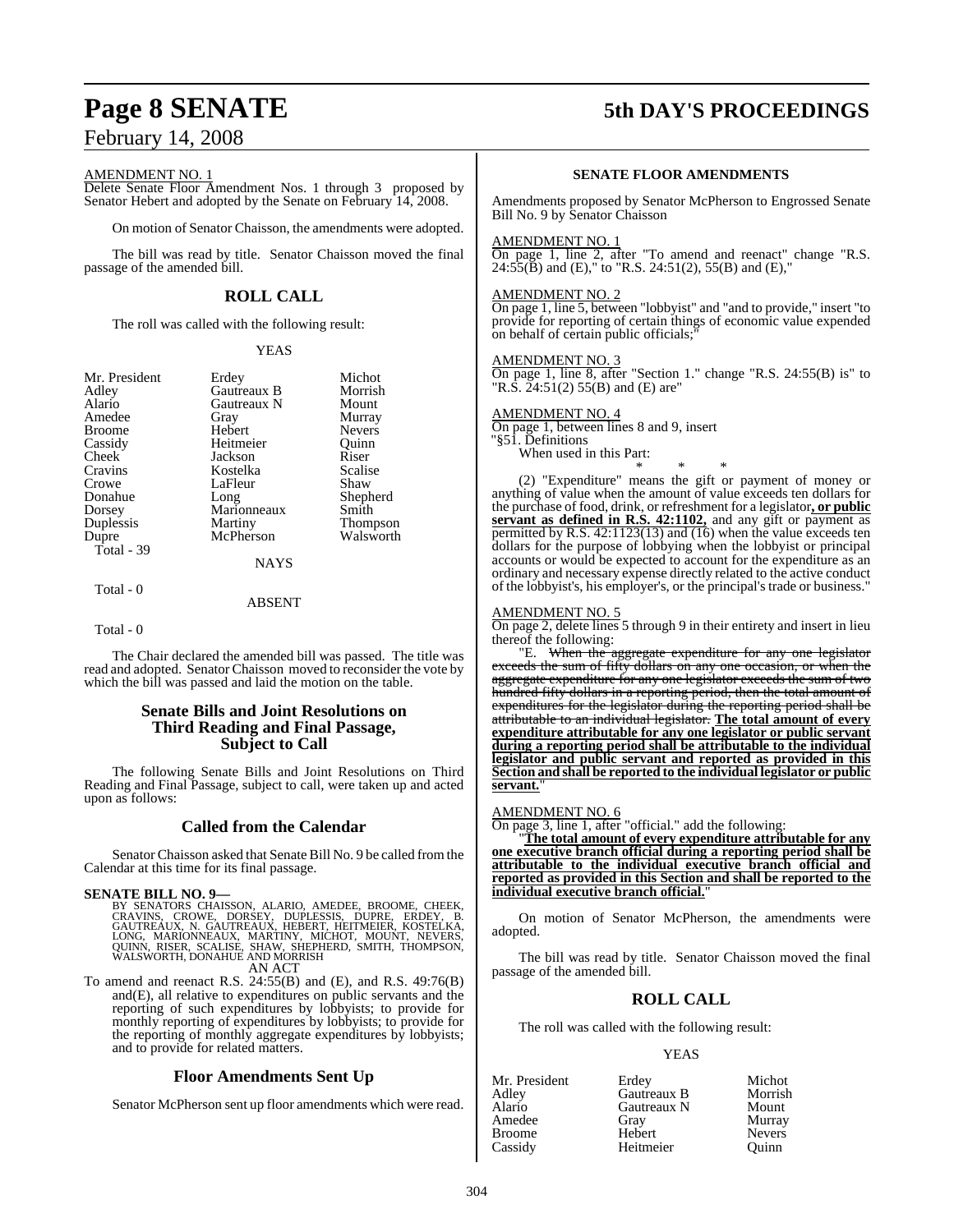# **5th DAY'S PROCEEDINGS Page 9 SENATE**

Cheek Jackson Riser<br>Cravins Kostelka Scalise Cravins Kostelka Scalise Crowe LaFleur<br>Donahue Long Donahue Long Shepherd Dorsey Marionneaux<br>
Duplessis Martiny Duplessis Martiny Thompson Total - 39

McPherson

**NAYS** 

ABSENT

Total - 0

Total - 0

The Chair declared the amended bill was passed. The title was read and adopted. Senator Chaisson moved to reconsider the vote by which the bill was passed and laid the motion on the table.

### **Called from the Calendar**

Senator Chaisson asked that Senate Bill No. 44 be called from the Calendar at this time for its final passage.

### **SENATE BILL NO. 44—**

BY SENATORS CHAISSON, ALARIO, AMEDEE, BROOME, CHEEK,<br>CRAVINS,CROWE,DONAHUE,DORSEY,DUPLESSIS,DUPRE,ERDEY,<br>B. GAUTREAUX, N. GAUTREAUX, HEBERT, HEITMEIER,JACKSON,<br>KOSTELKA,LONG,MARTINY,MICHOT,MOUNT,MURRAY,NEVERS,<br>QUINN, RISER

AN ACT

To amend and reenact R.S. 42:1111(E), relative to conflicts of interest; to prohibit certain public servants from receiving or agreeing to receive any thing of economic value for assisting personsin certain transactions; to prohibit certain former public servants from receiving or agreeing to receive any thing of economic value for assisting persons in certain transactions; to provide for exceptions; to provide for definitions; to provide for penalties; and to provide for related matters.

### **Floor Amendments Sent Up**

Senator Chaisson sent up floor amendments which were read.

### **SENATE FLOOR AMENDMENTS**

Amendments proposed by Senator Chaisson to Engrossed Senate Bill No. 44 by Senator Chaisson

### AMENDMENT NO. 1

Delete Senate Floor Amendment Nos. 1 and 2 in a set of amendments identified as SFASB44BURKHARD230 and adopted by Senate on February 13, 2008

AMENDMENT NO. 2

On page 2, delete line 29 and insert "**ministerial transaction and receive or agree to receive any thing of economic value for doing so with the**"

On motion of Senator Chaisson, the amendments were adopted.

### **Floor Amendments Sent Up**

Senator Chaisson sent up floor amendments which were read.

### **SENATE FLOOR AMENDMENTS**

Amendments proposed by Senator Chaisson to Engrossed Senate Bill No. 44 by Senator Chaisson

AMENDMENT NO. 1

On page 2, line 8, between "**for**" and "**assisting**" insert "**representing a person before a judicial officer governed by the Louisiana Code of Judicial Conduct, a court of record established in or**

# February 14, 2008

**authorized by Article V of the Constitution of Louisiana, an administrative law judge, or a worker's compensation judge or**"

On motion of Senator Chaisson, the amendments were adopted.

### **Floor Amendments Sent Up**

Senator Murray sent up floor amendments which were read.

### **SENATE FLOOR AMENDMENTS**

Amendments proposed by Senator Murray to Engrossed Senate Bill No. 44 by Senator Chaisson

AMENDMENT NO. 1

| (ccc) The Louisiana Board of Parole.<br><b>(ddd)</b> The Louisiana Board of Pardons.<br>(eee) The Mineral Board.<br><b>(fff)</b> The Louisiana Lottery Commission.<br>(ggg) The Governor's Legislative Director. | On page 3, between lines 25 and 26, insert the following: |
|------------------------------------------------------------------------------------------------------------------------------------------------------------------------------------------------------------------|-----------------------------------------------------------|
|                                                                                                                                                                                                                  | "(bbb) The Louisiana Gaming Control Board.                |
|                                                                                                                                                                                                                  |                                                           |
|                                                                                                                                                                                                                  |                                                           |
|                                                                                                                                                                                                                  |                                                           |
|                                                                                                                                                                                                                  |                                                           |
|                                                                                                                                                                                                                  |                                                           |
|                                                                                                                                                                                                                  | (hhh) The Board of Commerce and Industry."                |

On motion of Senator Murray, the amendments were adopted.

### **Floor Amendments Sent Up**

Senator Jackson sent up floor amendments which were read.

### **SENATE FLOOR AMENDMENTS**

Amendments proposed by Senator Jackson to Engrossed Senate Bill No. 44 by Senator Chaisson

### AMENDMENT NO. 1

On page 4, line 22, after "renewed" insert "and its existence shall be disclosed pursuant to this Act within sixty days from the effective date of this Act"

On motion of Senator Jackson, the amendments were adopted.

### **Floor Amendments Sent Up**

Senator LaFleur sent up floor amendments which were read.

### **SENATE FLOOR AMENDMENTS**

Amendments proposed by Senator LaFleur to Engrossed Senate Bill No. 44 by Senator Chaisson

### AMENDMENT NO. 1

In Senate Floor Amendment No. 1 proposed by SenatorChaisson and adopted by the Senate on February 13, 2008, designated as SFASB44 HATCHERH276, on page 1, line 3, after "**legislator**" insert "**who is a member of the State Bond Commission**"

On motion of Senator LaFleur, the amendments were adopted.

### **Floor Amendments Sent Up**

Senator Shepherd sent up floor amendments which were read.

### **SENATE FLOOR AMENDMENTS**

Amendments proposed bySenator Shepherd to Engrossed Senate Bill No. 44 by Senator Chaisson

### AMENDMENT NO. 1

On page 2, line 15, after "**communications**" and before the period "**.**" insert "**including but not limited to notarial functions**"

On motion of Senator Shepherd, the amendments were adopted.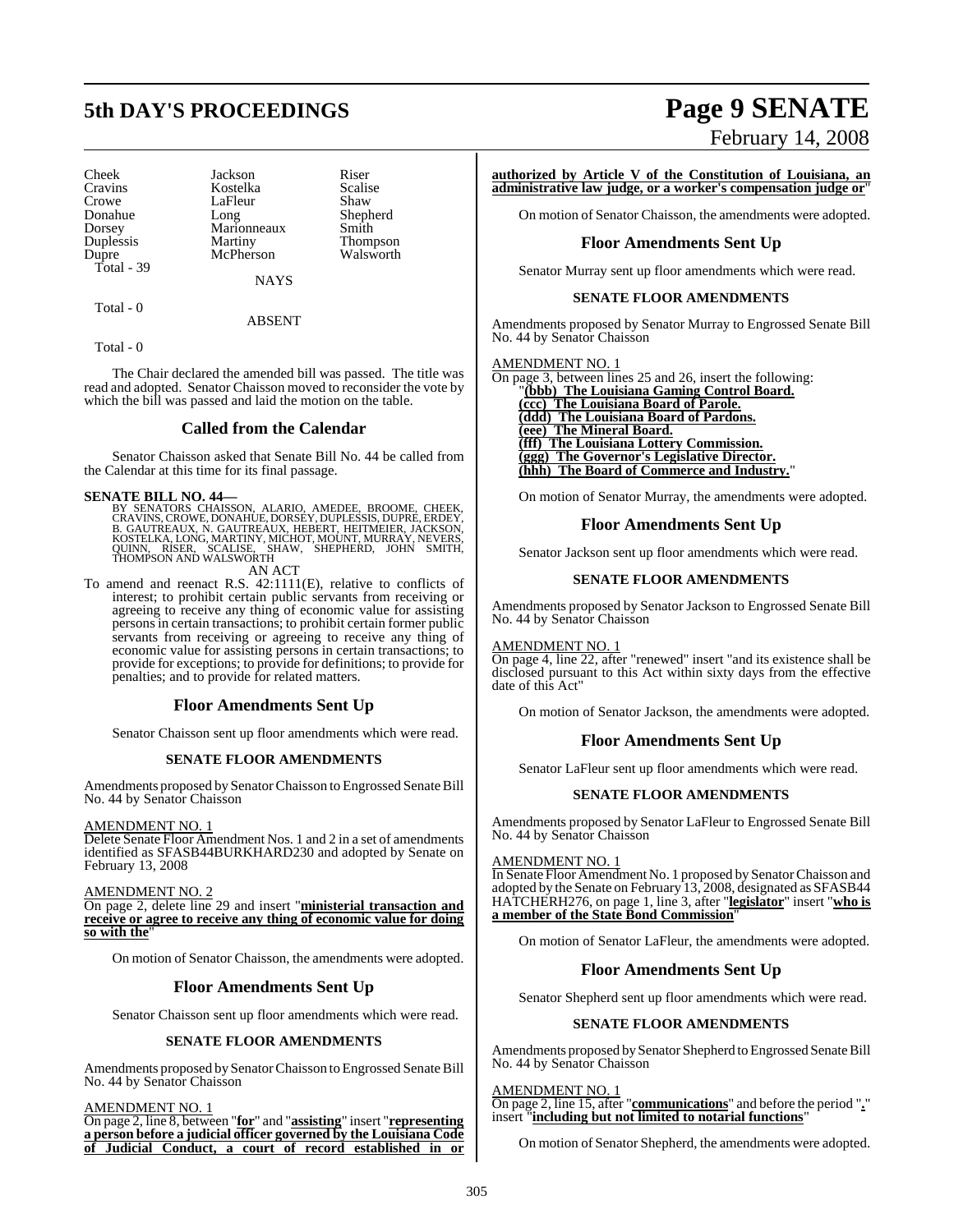The bill was read by title. Senator Chaisson moved the final passage of the amended bill.

### **ROLL CALL**

The roll was called with the following result:

### YEAS

| Mr. President<br>Erdey         | Michot        |
|--------------------------------|---------------|
| Gautreaux B<br>Adley           | Morrish       |
| Alario<br>Gautreaux N          | Mount         |
| Amedee<br>Gray                 | Murray        |
| Hebert<br><b>Broome</b>        | <b>Nevers</b> |
| Cassidy<br>Heitmeier<br>Ouinn  |               |
| Cheek<br>Jackson<br>Riser      |               |
| Cravins<br>Kostelka            | Scalise       |
| LaFleur<br>Shaw<br>Crowe       |               |
| Donahue<br>Long                | Shepherd      |
| Marionneaux<br>Smith<br>Dorsey |               |
| Duplessis<br>Martiny           | Thompson      |
| McPherson<br>Dupre             | Walsworth     |
| Total - 39                     |               |
| <b>NAYS</b>                    |               |

Total - 0

Total - 0

The Chair declared the amended bill was passed. The title was read and adopted. Senator Chaisson moved to reconsider the vote by which the bill was passed and laid the motion on the table.

ABSENT

### **Mr. President in the Chair**

### **Rules Suspended**

Senator McPherson asked for and obtained a suspension of the rules for the purpose of reverting to the Morning Hour.

### **Introduction of Senate Bills and Joint Resolutions**

Senator Broome asked for and obtained a suspension of the rules for the purpose of introducing and reading the following Senate Bills and Joint Resolutions a first and second time and referring them to committee.

### **SENATE BILL NO. 69—** BY SENATOR MURRAY

AN ACT

To amend and reenact the introductory paragraph of R.S. 24:53(A), 53(A)(3) and (4), (G), (H) and (I), 55(B), (D), (E), (F) and (G), to enact R.S. 24:53(A)(5), (6) and (7), (J) and (K) and 56(H), relative to lobbying; to provide for the registration of lobbyist; to provide for duties of the Board of Ethics; to provide for activity reports; to provide for prohibited conduct; to provide for an effective date; to provide for an application date; and to provide for related matters.

On motion of Senator Broome, the bill was read by title and referred to the Committee on Senate and Governmental Affairs.

### **SENATE BILL NO. 70—** BY SENATOR SHEPHERD

AN ACT

To amend and reenact R.S.  $42:1111(E)(1)$  and  $(2)(a)$ , relative to preventing fraud and abuse in public office; to prohibit certain public servants from receiving or agreeing to receive any thing of economic value for assistance to persons in certain transactions related to lobbying; to prohibit certain former public servants from receiving compensation for assistance to

# **Page 10 SENATE 5th DAY'S PROCEEDINGS**

persons in certain transactions related to lobbying; and to provide for related matters.

On motion of Senator Broome, the bill was read by title and referred to the Committee on Senate and Governmental Affairs.

### **SENATE BILL NO. 71—** BY SENATOR SHEPHERD

AN ACT To amend and reenact R.S.17:3396.4(A)(9) and (11), R.S. 23:2049(D), R.S. 33:4720.105(G)(4), R.S. 37:572(E), R.S. 39:1233.1, R.S. 40:1299.88(F), and R.S. 42:1112(D), 1120.1, 1120.2, 1120.3, and 1133(B) and to enact R.S. 42:1120(D), relative to the prevention of fraud and abuse by certain public servants; to provide for recusal in certain instances; to require public disclosure regarding such recusal; and to provide for related matters.

The bill was read by title; lies over under the rules.

### **Introduction of Senate Concurrent Resolutions**

Senator Broome asked for and obtained a suspension of the rules for the purpose of introducing and reading the following Senate Concurrent Resolutions a first and second time and acting upon them as follows:

### **SENATE CONCURRENT RESOLUTION NO. 7—** BY SENATOR BROOME

A CONCURRENT RESOLUTION

To commend Janet S. Rami, dean of Southern University's School of Nursing, upon being recognized by Nurseweek as one of the 10 Nurse Heros of 2007.

The resolution was read by title. Senator Broome moved to adopt the Senate Concurrent Resolution.

### **ROLL CALL**

The roll was called with the following result:

### YEAS

| Mr. President<br>Adley<br>Alario<br>Amedee<br><b>Broome</b><br>Cassidy<br>Cheek<br>Cravins<br>Crowe<br>Donahue<br>Dorsey | Erdey<br>Gautreaux B<br>Gautreaux N<br>Gray<br>Heitmeier<br>Jackson<br>Kostelka<br>Long<br>Marionneaux<br>Martiny<br>McPherson | Mount<br>Murray<br><b>Nevers</b><br>Ouinn<br>Riser<br>Scalise<br>Shaw<br>Shepherd<br>Smith<br><b>Thompson</b><br>Walsworth |
|--------------------------------------------------------------------------------------------------------------------------|--------------------------------------------------------------------------------------------------------------------------------|----------------------------------------------------------------------------------------------------------------------------|
| Duplessis<br>Dupre<br>Total - $37$                                                                                       | Morrish<br><b>NAYS</b>                                                                                                         |                                                                                                                            |
| Total - 0                                                                                                                | <b>ABSENT</b>                                                                                                                  |                                                                                                                            |
| Hebert                                                                                                                   | LaFleur                                                                                                                        |                                                                                                                            |

Total - 2

The Chair declared the Senate had adopted the Senate Concurrent Resolution and ordered it sent to the House.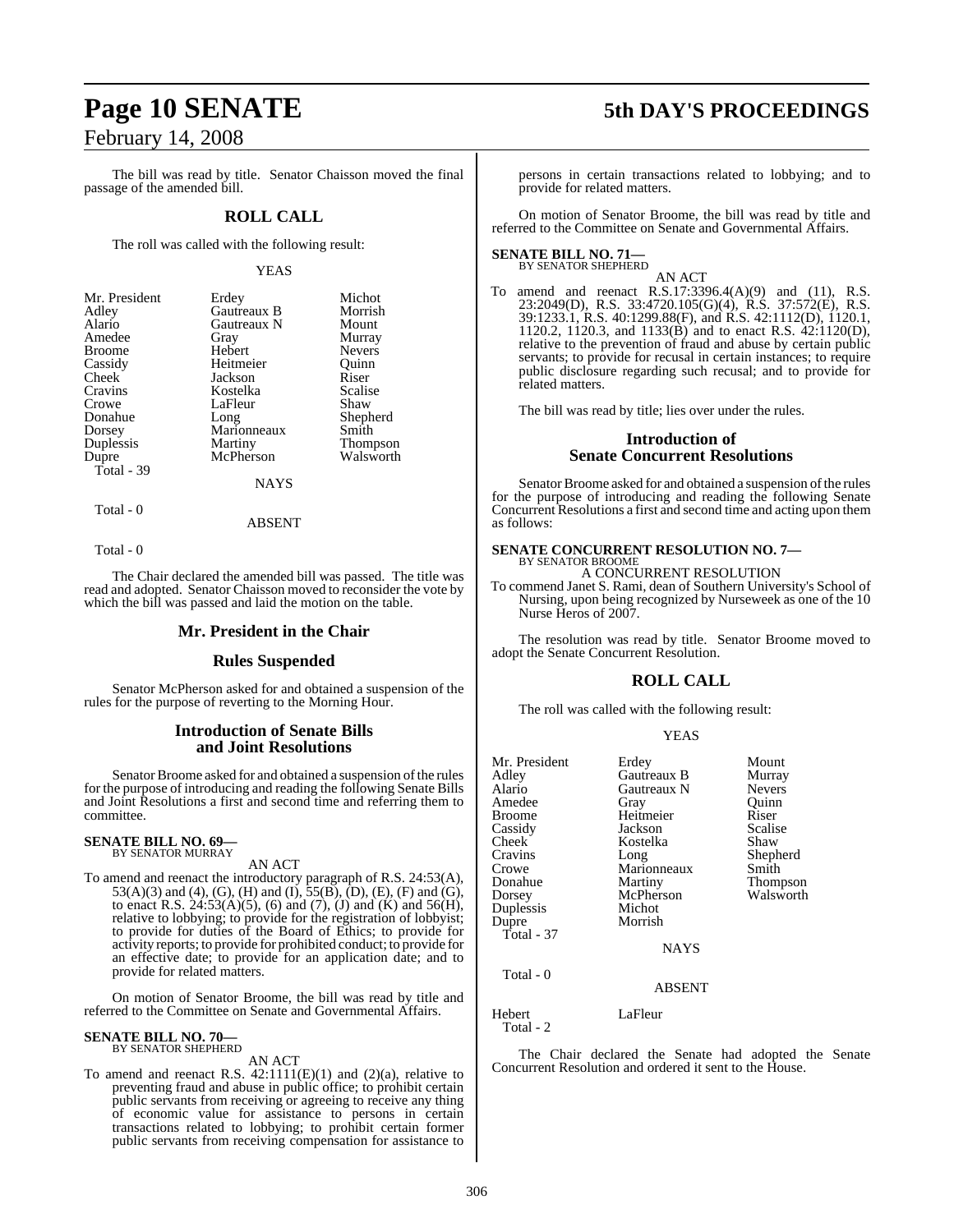# **5th DAY'S PROCEEDINGS Page 11 SENATE**

### **SENATE CONCURRENT RESOLUTION NO. 8—**

BY SENATOR BROOME A CONCURRENT RESOLUTION

To commend United States Army Sergeant First Class Benjamin David Ratcliff IV for his brave and outstanding service to his country.

The resolution was read by title. Senator Broome moved to adopt the Senate Concurrent Resolution.

### **ROLL CALL**

The roll was called with the following result:

### YEAS

Mr. President Dupre Mount<br>Adley Erdey Murray Adley Erdey Murray Alario Gautreaux B Nevers **Broome** Cassidy Heitmeier Scalise<br>Cheek Jackson Shaw Cheek Jackson<br>Cravins Kostelka Cravins Kostelka Shepherd Crowe Marionneaux Smith<br>
Donahue Martiny Thom Donahue Martiny Thompson<br>
Dorsey McPherson Walsworth Duplessis Total - 35

Gautreaux N Quinn<br>
Grav Riser McPherson Walsworth<br>Morrish

NAYS

Total - 0

### ABSENT

Hebert Long<br>
LaFleur Michot LaFleur Total - 4

The Chair declared the Senate had adopted the Senate Concurrent Resolution and ordered it sent to the House.

### **Messages from the House**

The following Messages from the House were received and read as follows:

### **Message from the House**

### **ASKING CONCURRENCE IN HOUSE BILLS AND JOINT RESOLUTIONS**

### February 14, 2008

To the Honorable President and Members of the Senate:

I am directed to inform your honorable body that the House of Representatives has finally passed and asks your concurrence in the following House Bills and Joint Resolutions:

# **HOUSE BILL NO. 33—** BY REPRESENTATIVE PETERSON

AN ACT

To amend and reenact R.S. 42:1170(C), relative to ethics education; to provide for certain qualifications and requirements for ethics designees in certain agencies; to require certain training for such persons; to provide for the manner and procedure for designating such persons; to require certain notifications; and to provide for related matters.

> Respectfully submitted, ALFRED W. SPEER Clerk of the House of Representatives

# February 14, 2008

### **House Bills and Joint Resolutions on First Reading**

The following House Bills and Joint Resolutions were read a first time by their titles and placed on the Calendar for their second reading:

### **HOUSE BILL NO. 33—**

BY REPRESENTATIVE PETERSON AN ACT

To amend and reenact R.S. 42:1170(C), relative to ethics education; to provide for certain qualifications and requirements for ethics designees in certain agencies; to require certain training for such persons; to provide for the manner and procedure for designating such persons; to require certain notifications; and to provide for related matters.

The bill was read by title; lies over under the rules.

### **Senate Resolutions on Second Reading Reported by Committees, Subject to Call**

The following Senate Resolutions reported by Committees, Subject to Call, were taken up and acted upon as follows:

### **Called from the Calendar**

Senator Dupre asked that Senate Resolution No. 3 be called from the Calendar at this time.

# **SENATE RESOLUTION NO. 3—** BY SENATORS CHAISSON, DUPRE AND MICHOT

A RESOLUTION

To amend and readopt Senate Rule 13.4(13) and (17), relative to jurisdiction of standing committees; to provide for jurisdiction of the Natural Resources Committee, and to transfer standing committee jurisdiction of certain matters from the Transportation, Highways and Public Works Committee to the Natural Resources Committee.

### **Floor Amendments Sent Up**

Senator Dupre sent up floor amendments which were read.

### **SENATE FLOOR AMENDMENTS**

Amendments proposed by Senators McPherson and Dupre to Original Senate Resolution No. 3 by Senator Chaisson

### AMENDMENT NO. 1

On page 1, delete lines 2 through 5 and insert

"To amend and readopt Senate Rule 13.4(13), and to adopt Senate Rule 13.1(H), relative to standing committees; to provide for jurisdiction of the Natural Resources Committee, and to provide for certain ex officio membership of the Natural Resources Committee and Transportation Highways and Public Works Committee."

### AMENDMENT NO. 2

On page 1, delete line 7 and insert "13.4(13) of the Rules of Order of the Senate is hereby amended and readopted and Senate Rule 13.1(H) is hereby adopted to"

AMENDMENT NO. 3

On page 1, between lines 8 and 9 insert "Rule 13.1. Standing committees \* \* \*

**H. The chairman of the Natural Resources Committee shall be an ex officio member of the Transportation, Highways and Public Works Committee. The chairman of the Transportation, Highways and Public Works Committee shall be an ex officio member of the Natural Resources Committee. Except as**